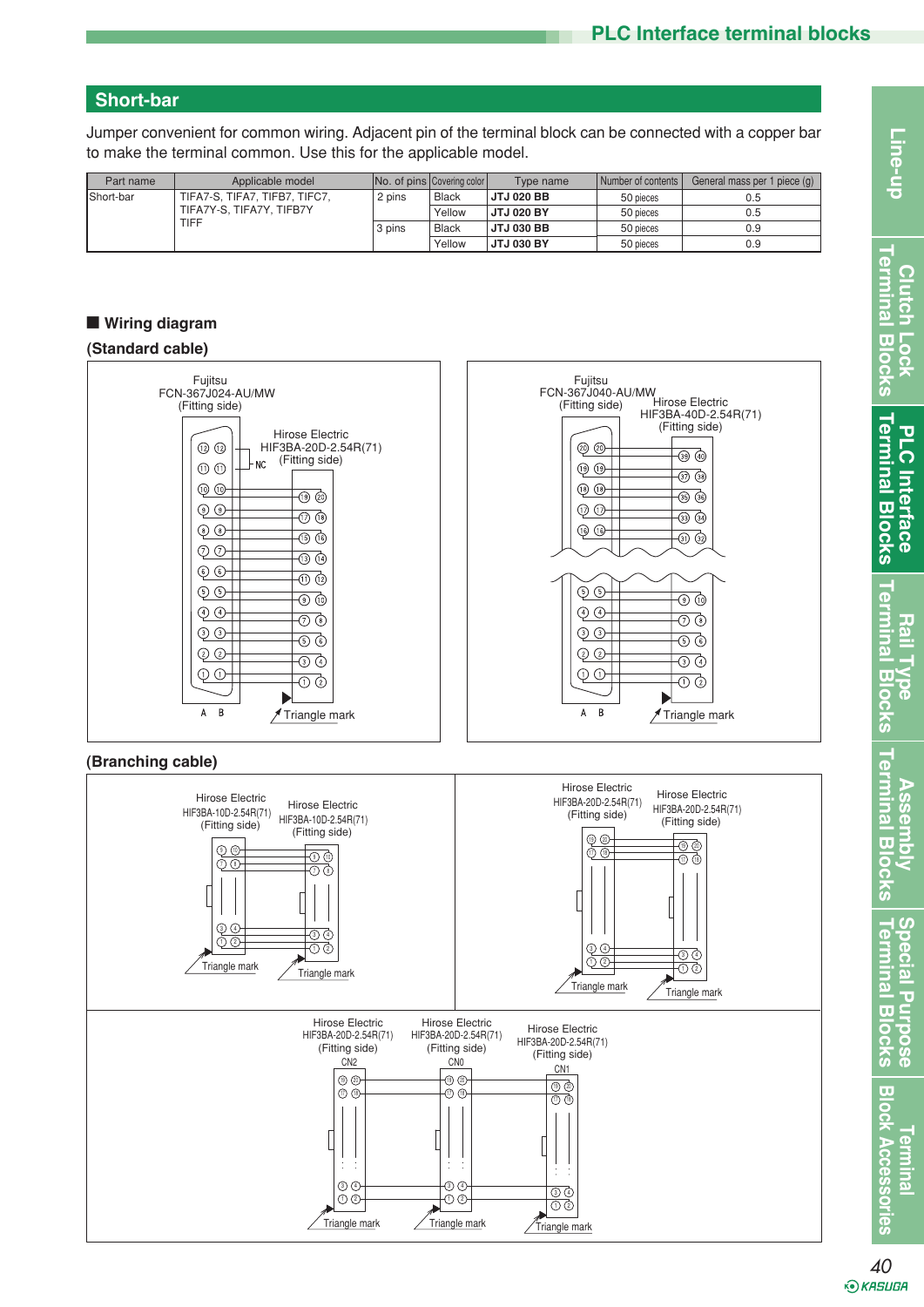# **Interface Terminal Block Accessory**

# **Dedicated connection cable (TICA series)**



Connecting cable for interface terminal block is available. The standard is 20P and 40P suitable for PLC. Other number of pins may be manufactured. Cable with other manufacturer's connector can also be manufactured. For non-standard parts, please specify the connector and the cable length for your order.

### ■ Specification/ Rate

Rated volume Rated current Ambient temperature Used wire

| 125V                            |
|---------------------------------|
| 1 A                             |
| $-20 \sim 80^{\circ}$ C         |
| PVC multi-conductor cable AWG28 |
|                                 |

#### ■ **Standard cable** ■ Branching cable

|             | <b>Stanuaru Capic</b> |                       |                  |             | <b>Dialiciliig caple</b> |                     |
|-------------|-----------------------|-----------------------|------------------|-------------|--------------------------|---------------------|
| No. of pins | Cable length          | Type name             | General mass (g) | No. of pins | Cable length             | Type name           |
| 20          | 0.5 <sub>m</sub>      | <b>TICA 20 MHF 05</b> | 65               | 10          | 0.5 <sub>m</sub>         | <b>TICA 10 MHMH</b> |
| (AWG28)     | 1 <sub>m</sub>        | <b>TICA 20 MHF 10</b> | 125              | (AWG28)     | 1 <sub>m</sub>           | <b>TICA 10 MHMH</b> |
|             | 1.5 <sub>m</sub>      | <b>TICA 20 MHF 15</b> | 185              |             | 1.5 <sub>m</sub>         | <b>TICA 10 MHMH</b> |
|             | 2m                    | <b>TICA 20 MHF 20</b> | 245              |             | 2m                       | <b>TICA 10 MHMH</b> |
|             | Зm                    | <b>TICA 20 MHF 30</b> | 365              |             | 3m                       | <b>TICA 10 MHMH</b> |
|             | 5m                    | <b>TICA 20 MHF 50</b> | 605              |             | 5 <sub>m</sub>           | <b>TICA 10 MHMH</b> |
| 40          | 0.5 <sub>m</sub>      | <b>TICA 40 MHF 05</b> | 156              | 20          | 0.5 <sub>m</sub>         | <b>TICA 20 MHMH</b> |
| (AWG28)     | 1 <sub>m</sub>        | <b>TICA 40 MHF 10</b> | 216              | (AWG28)     | 1 <sub>m</sub>           | <b>TICA 20 MHMH</b> |
|             | 1.5 <sub>m</sub>      | <b>TICA 40 MHF 15</b> | 276              |             | 1.5 <sub>m</sub>         | <b>TICA 20 MHMH</b> |
|             | 2m                    | <b>TICA 40 MHF 20</b> | 336              |             | 2 <sub>m</sub>           | <b>TICA 20 MHMH</b> |
|             | Зm                    | <b>TICA 40 MHF 30</b> | 456              |             | 3m                       | <b>TICA 20 MHMH</b> |
|             | 5m                    | <b>TICA 40 MHF 50</b> | 696              |             | 5m                       | <b>TICA 20 MHMH</b> |
|             |                       |                       |                  | $\sim$      | $\sim$ $-$               | $\frac{1}{2}$       |

|                  | $\blacksquare$ Dialiuling capit |                  |                    |                  |
|------------------|---------------------------------|------------------|--------------------|------------------|
| General mass (g) | No. of pins                     | Cable length     | Type name          | General mass (g) |
| 65               | 10                              | 0.5 <sub>m</sub> | TICA 10 MHMH 05    | 36               |
| 125              | (AWG28)                         | 1 <sub>m</sub>   | TICA 10 MHMH 10    | 68               |
| 185              |                                 | 1.5 <sub>m</sub> | TICA 10 MHMH 15    | 100              |
| 245              |                                 | 2m               | TICA 10 MHMH 20    | 132              |
| 365              |                                 | 3m               | TICA 10 MHMH 30    | 196              |
| 605              |                                 | 5m               | TICA 10 MHMH 50    | 324              |
| 156              | 20                              | 0.5 <sub>m</sub> | TICA 20 MHMH 05    | 60               |
| 216              | (AWG28)                         | 1 <sub>m</sub>   | TICA 20 MHMH 10    | 120              |
| 276              |                                 | 1.5 <sub>m</sub> | TICA 20 MHMH 15    | 180              |
| 336              |                                 | 2m               | TICA 20 MHMH 20    | 240              |
| 456              |                                 | 3m               | TICA 20 MHMH 30    | 360              |
| 696              |                                 | 5m               | TICA 20 MHMH 50    | 600              |
|                  | 20                              | 0.5 <sub>m</sub> | TICA 20 MHMH 05 TE | 75               |
|                  | (AWG28)                         | 1 <sub>m</sub>   | TICA 20 MHMH 10 TE | 140              |
|                  |                                 | 1.5m             | TICA 20 MHMH 15 TE | 204              |
|                  |                                 | 2m               | TICA 20 MHMH 20 TE | 333              |
|                  |                                 | 3m               | TICA 20 MHMH 30 TE | 398              |
|                  |                                 | 5m               | TICA 20 MHMH 50 TE | 656              |

### ■ **Standard cable specification**

| Dedicated cable    | Connector used Note 1 |                      |                 | Applicable PLC     |                 |                      |  |
|--------------------|-----------------------|----------------------|-----------------|--------------------|-----------------|----------------------|--|
| type name          | PLC side              | Terminal block side  | No. of $NO$     | Manufacturer       | <b>Series</b>   | block type name      |  |
| TICA 20 MHF $\Box$ | Fujitsu               | Hirose Electric      | For 16 points   | Omron              | C200H series    | TIFA 720 MHS         |  |
|                    | FCN367J024-AU/MW      | HIF3BA-20D-2.54R(71) | (for 32 points) |                    | CV500 series    | <b>TIFA 820 MH</b>   |  |
|                    |                       |                      | Note 2          | Mitsbishi Electric | MELSEC-A series | <b>TIFB 720 MH</b>   |  |
|                    |                       |                      |                 | Toshiba            | T2,T3 series    |                      |  |
| TICA 40 MHF $\Box$ | Fujitsu               | Hirose Electric      | For 32 points   | Omron              | C200H series    | TIFA 740 MHS         |  |
|                    | FCN367J040-AU/MW      | HIF3BA-40D-2.54R(71) | (for 64 points) |                    | CV500 series    | TIFA 840 MH          |  |
|                    |                       |                      | Note 3          |                    | CQM1 series     | <b>TIFB 740 MH</b>   |  |
|                    |                       |                      |                 | Mitsbishi Electric | MELSEC-A series | <b>TIFS 340 MH</b>   |  |
|                    |                       |                      |                 | Yokogawa Electric  | FA-M3 series    | TIFZS 340 MHM1       |  |
|                    |                       |                      |                 | Fuji Electric      | MICREX-F series | TIFZS 340 MHR1       |  |
|                    |                       |                      |                 | Toshiba            | T2,T3 series    | TIFZS 340 MHR3       |  |
|                    |                       |                      |                 |                    |                 | <b>TIFZ 740 MHM1</b> |  |
|                    |                       |                      |                 |                    |                 | TIFZ 740 MHM2        |  |
|                    |                       |                      |                 |                    |                 | <b>TIFZ 740 MHR1</b> |  |
|                    |                       |                      |                 |                    |                 | <b>TIFZ 740 MHR3</b> |  |

Notes:

1. Cable with connector other than manufacturers above may be manufactured. (Product built to order)

2. For product with two 16-point connectors of PLC for 32 points, two each of interface terminal blocks and dedicated connecting cables are required.

3. For product with two 32-point connectors of PLC for 64 points, two each of interface terminal blocks and dedicated connecting cables are required.

#### ■ Specification of branch cable

| Type name of branch cable | Used socket             | Applicable connector branch unit | Applicable branch unit |
|---------------------------|-------------------------|----------------------------------|------------------------|
| TICA 10 MHMH              | Hirose Electric         | <b>TIFE16MH102W</b>              | <b>TIFE8MHS</b>        |
|                           | HIF3BA-10D-2.54R(71) X2 | TIFE40MH104W                     |                        |
| TICA 20 MHMH $\Box$       | Hirose Electric         | <b>TIFE16MH201W</b>              | TIFE16MH               |
|                           | HIF3BA-20D-2.54R(71) X2 | TIFE16MHNR201W                   |                        |
|                           |                         | TIFE40MH202W                     |                        |
| TICA 20 MHMHTE            | Hirose Electric         | TIFE16MH201W                     | TIFE8MH                |
| (One side two-way)        | HIF3BA-20D-2.54R(71) X3 | TIFE16MHNR201W                   |                        |
|                           |                         | TIFE40MH202W                     |                        |

□: Cable length 05:0.5m, 10:1m, 15:1.5m, 20:2m, 30:3m, 50:5m

Line-up

 $\Omega$ 

 $\frac{1}{2}$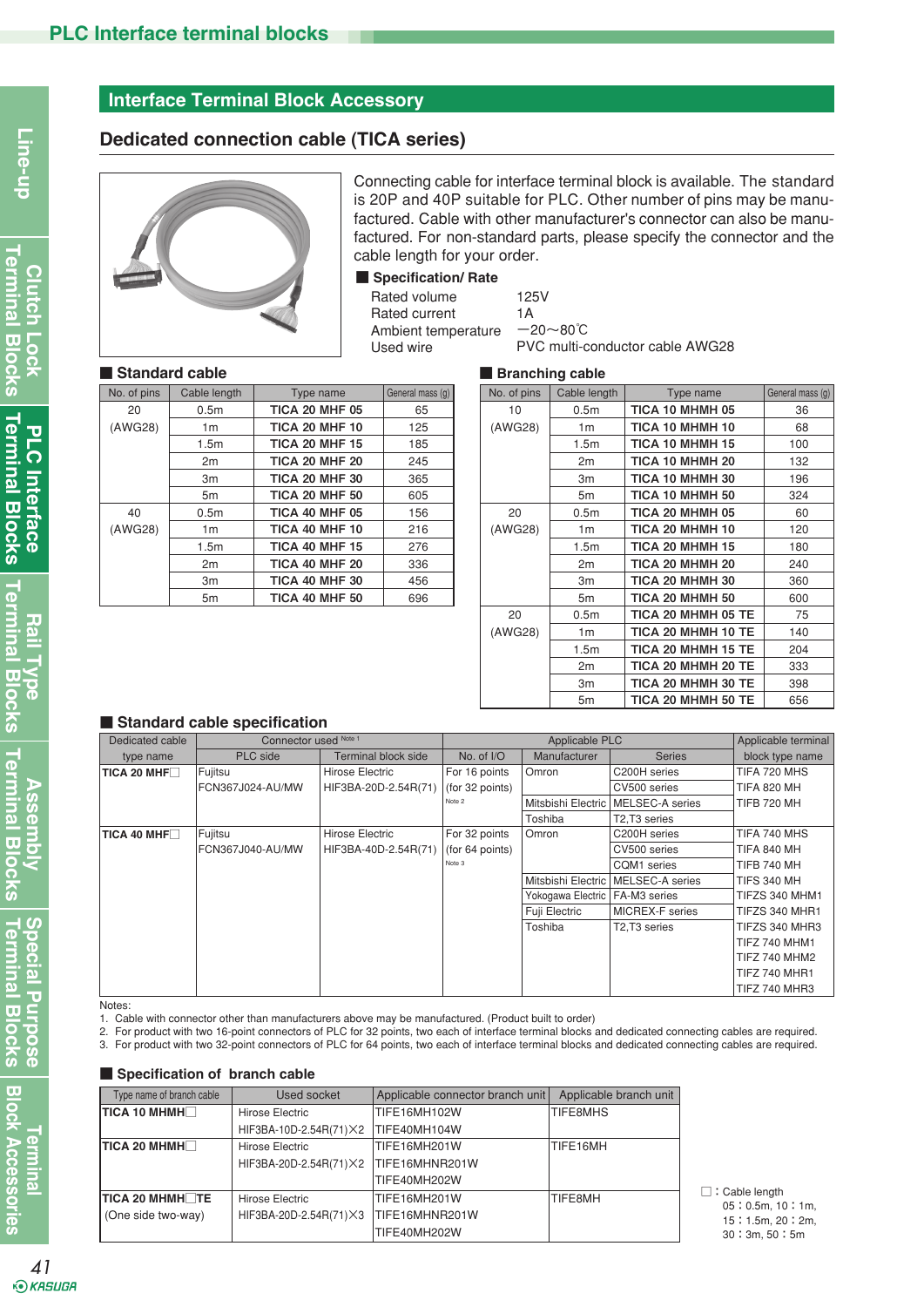# **Interface terminal block cable set**



It is a set of interface terminal block and dedicated connecting cable. 40P models that are compatible with popular PLCs on the market are available. The cable length can be selected from 6 sizes (0.5 m, 1 m, 1.5 m, 2 m, 3 m, 5 m). Purchase of the set can save your money.

| <b>Series</b><br>Specification | <b>TIFA7-S</b> series<br><b>TIFA7Y-S</b> series<br><b>TIFB7</b> series<br><b>TIFB7Y</b> series<br><b>TIFZ7</b> series<br><b>TIFZ7Y</b> series | <b>TIFY</b> series                           | <b>TIFS</b> series<br><b>TIFZS</b> series |
|--------------------------------|-----------------------------------------------------------------------------------------------------------------------------------------------|----------------------------------------------|-------------------------------------------|
| Applicable wire                | $1.25$ mm <sup>2</sup> max.                                                                                                                   | AWG22 to 14                                  | AWG24 to 16                               |
| <b>Terminal structure</b>      | Screw type (M3)                                                                                                                               | Clutch lock type<br>(Only for crimp contact) | Clutch lock type                          |

### ■ **List of products**

| Applicable PLC                                         | Interface terminal |                  |                 |                         |
|--------------------------------------------------------|--------------------|------------------|-----------------|-------------------------|
| Manufacturer/series                                    | block type name    | Cable length     | Cable type name | Set product type name   |
| Mitsubishi Electric/MELSEC-Q series                    | <b>TIFA 740MHS</b> | 0.5 <sub>m</sub> | TICA40MHF05     | <b>TIA 740S HF 05</b>   |
| MELSEC-A series                                        |                    | 1 <sub>m</sub>   | TICA40MHF10     | <b>TIA 740S HF 10</b>   |
|                                                        |                    | 1.5 <sub>m</sub> | TICA40MHF15     | <b>TIA 740S HF 15</b>   |
| Omron/CQM1H series                                     |                    | 2m               | TICA40MHF20     | <b>TIA 740S HF 20</b>   |
| C200H series                                           |                    | 3m               | TICA40MHF30     | <b>TIA 740S HF 30</b>   |
| CV series                                              |                    | 5m               | TICA40MHF50     | <b>TIA 740S HF 50</b>   |
| CS1W series Note                                       | TIFA 7Y40MHS       | 0.5 <sub>m</sub> | TICA40MHF05     | <b>TIA 7Y40S HF 05</b>  |
| CJ1 series Note                                        |                    | 1 <sub>m</sub>   | TICA40MHF10     | <b>TIA 7Y40S HF 10</b>  |
|                                                        |                    | 1.5m             | TICA40MHF15     | <b>TIA 7Y40S HF 15</b>  |
| Yokogawa Electric/FA-M3 series                         |                    | 2m               | TICA40MHF20     | <b>TIA 7Y40S HF 20</b>  |
|                                                        |                    | 3m               | TICA40MHF30     | <b>TIA 7Y40S HF 30</b>  |
| Sharp/JW20H, 30H series                                |                    | 5m               | TICA40MHF50     | <b>TIA 7Y40S HF 50</b>  |
| JW50H, 70H100 series                                   | TIFB 740MH         | 0.5 <sub>m</sub> | TICA40MHF05     | TIB 740 HF 05           |
|                                                        |                    | 1 <sub>m</sub>   | TICA40MHF10     | TIB 740 HF 10           |
| Hitachi/EH-150 series                                  |                    | 1.5 <sub>m</sub> | TICA40MHF15     | TIB 740 HF 15           |
| H8Q series                                             |                    | 2m               | TICA40MHF20     | TIB 740 HF 20           |
|                                                        |                    | 3m               | TICA40MHF30     | TIB 740 HF 30           |
| Fuji Electric/SPH series                               |                    | 5m               | TICA40MHF50     | TIB 740 HF 50           |
| F55 series                                             | TIFB 7Y40MH        | 0.5 <sub>m</sub> | TICA40MHF05     | TIB 7Y40 HF 05          |
| F70 series<br>F120 series                              |                    | 1 <sub>m</sub>   | TICA40MHF10     | <b>TIB 7Y40 HF 10</b>   |
|                                                        |                    | 1.5m             | TICA40MHF15     | TIB 7Y40 HF 15          |
| Toshiba/V series (C2PU35)                              |                    | 2m               | TICA40MHF20     | <b>TIB 7Y40 HF 20</b>   |
| T2. T3 series                                          |                    | 3m               | TICA40MHF30     | TIB 7Y40 HF 30          |
|                                                        |                    | 5m               | TICA40MHF50     | <b>TIB 7Y40 HF 50</b>   |
|                                                        | TIFY 540MH         | 0.5 <sub>m</sub> | TICA40MHF05     | TIY 540 HF 05           |
|                                                        |                    | 1 <sub>m</sub>   | TICA40MHF10     | <b>TIY 540 HF 10</b>    |
|                                                        |                    | 1.5 <sub>m</sub> | TICA40MHF15     | TIY 540 HF 15           |
|                                                        |                    | 2m               | TICA40MHF20     | <b>TIY 540 HF 20</b>    |
|                                                        |                    |                  |                 |                         |
|                                                        |                    | 3m               | TICA40MHF30     | TIY 540 HF 30           |
|                                                        |                    | 5m               | TICA40MHF50     | <b>TIY 540 HF 50</b>    |
|                                                        | TIFS 540MH         | 0.5 <sub>m</sub> | TICA40MHF05     | TIS 540 HF 05           |
|                                                        |                    | 1 <sub>m</sub>   | TICA40MHF10     | <b>TIS 540 HF 10</b>    |
|                                                        |                    | 1.5m             | TICA40MHF15     | <b>TIS 540 HF 15</b>    |
|                                                        |                    | 2m               | TICA40MHF20     | <b>TIS 540 HF 20</b>    |
|                                                        |                    | 3m               | TICA40MHF30     | <b>TIS 540 HF 30</b>    |
|                                                        |                    | 5m               | TICA40MHF50     | <b>TIS 540 HF 50</b>    |
| Mitsubishi Electric/MELSEC-Q series<br>MELSEC-A series | TIFS 340MH         | 0.5 <sub>m</sub> | TICA40MHF05     | TIS 340 HF 05           |
|                                                        |                    | 1 <sub>m</sub>   | TICA40MHF10     | TIS 340 HF 10           |
| Omron/CQM1H series                                     |                    | 1.5 <sub>m</sub> | TICA40MHF15     | TIS 340 HF 15           |
| C200H series<br>CV series                              |                    | 2m               | TICA40MHF20     | TIS 340 HF 20           |
| CS1W series Note                                       |                    | Зm               | TICA40MHF30     | TIS 340 HF 30           |
| CJ1 series Note                                        |                    | 5m               | TICA40MHF50     | TIS 340 HF 50           |
| Mitsubishi Electric/MELSEC-Q series                    | TIFZS 340MHM1      | 0.5m             | TICA40MHF05     | <b>TIZS 340M1 HF 05</b> |
| MELSEC-A series                                        |                    | 1 <sub>m</sub>   | TICA40MHF10     | <b>TIZS 340M1 HF 10</b> |
|                                                        |                    | 1.5m             | TICA40MHF15     | <b>TIZS 340M1 HF 15</b> |
|                                                        |                    | 2m               | TICA40MHF20     | <b>TIZS 340M1 HF 20</b> |
|                                                        |                    | Зm               | TICA40MHF30     | <b>TIZS 340M1 HF 30</b> |
|                                                        |                    | 5m               | TICA40MHF50     | <b>TIZS 340M1 HF 50</b> |

Note : Excluding some devise.

*<u><b>Aluminal*</u>

**Block Accessories** 

**Clutch Lock Terminal Blocks**

erminal Blocks **Clutch Lock** 

**PLC Interface Terminal Blocks**

PLC Interface

**PLC Interface Rail Type<br>Terminal Blocks Terminal Blocks** 

**Terminal Blocks**

**Assembly Terminal Blocks**

Terminal Blocks **Assembly** 

> **Terminal Blocks Special Purpose**

**Special Purpose**<br>Terminal Blocks